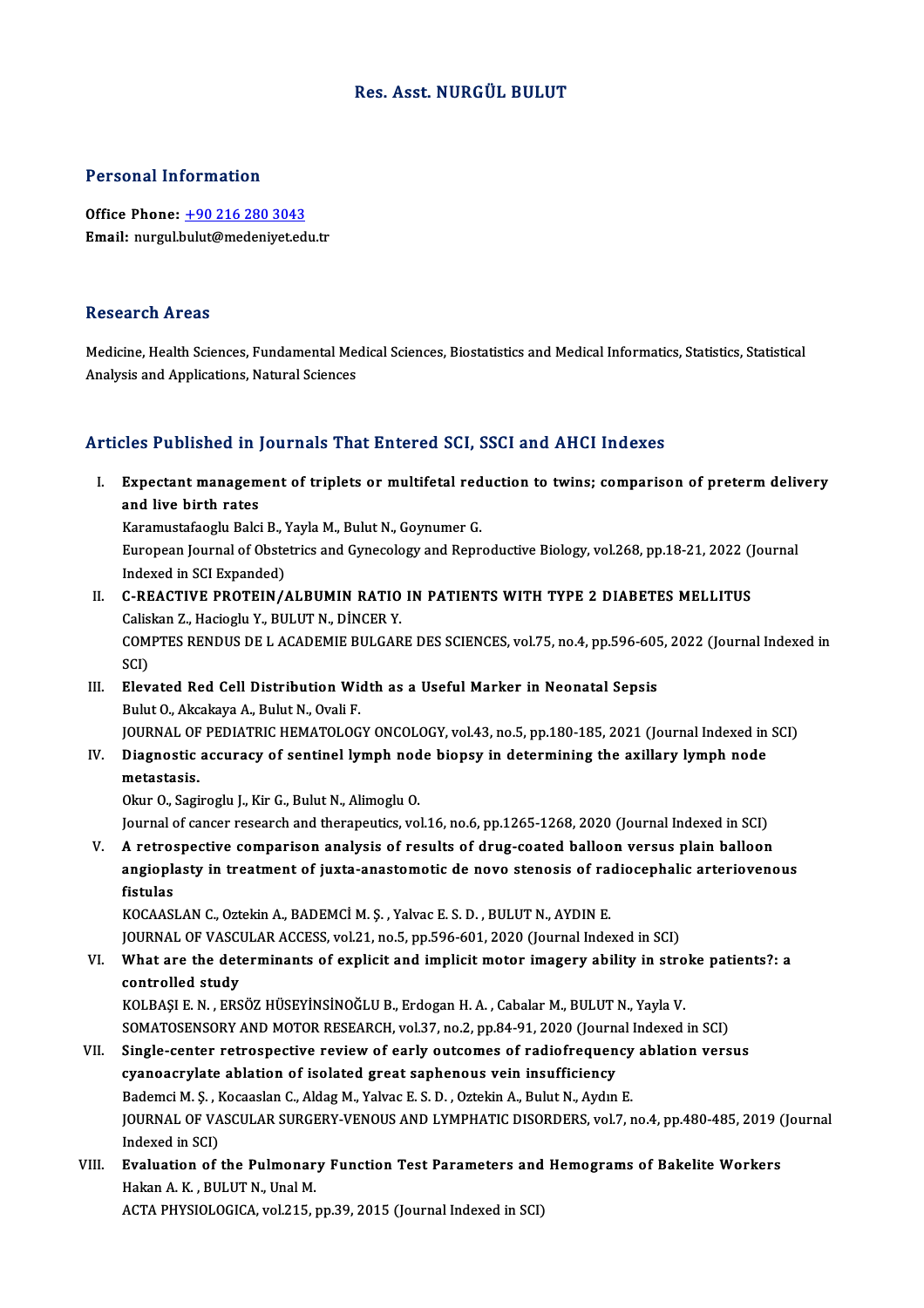IX. Turkish PASE: Turkish Version of the Psoriatic Arthritis Screening and Evaluation Questionnaire. Turkish PASE: Turkish Version of the Psoriatic Arthritis Screening and Eva<br>Oyur K. B., Engin B., Hatemi G., Asma A., Kutlubay Z., Bulut N., Serdaroğlu S., Tüzün Y.<br>Annak of dermatalogu val 26. no.4. np.457.61.2014 (Journal Turkish PASE: Turkish Version of the Psoriatic Arthritis Screening and Evalua<br>Oyur K. B. , Engin B., Hatemi G., Asma A., Kutlubay Z., Bulut N., Serdaroğlu S., Tüzün Y.<br>Annals of dermatology, vol.26, no.4, pp.457-61, 2014 ( Annals of dermatology, vol.26, no.4, pp.457-61, 2014 (Journal Indexed in SCI Expanded)<br>Articles Published in Other Journals

- rticles Published in Other Journals<br>I. Akut Kolesistit için Tedavi Stratejileri: Cerrahi Zamanlamasının Bir Önemi Var Mıdır?<br>Filipsi Ö. Eren T. T. Capbarev A. Bayazadam D. Bulut N. Lablabisi I.M. Alimeğlu O. 2007 absistiva III Ochor Joarnais<br>Akut Kolesistit için Tedavi Stratejileri: Cerrahi Zamanlamasının Bir Önemi '<br>Ekinci Ö., Eren T.T., Gapbarov A., Beyazadam D., Bulut N., Leblebici İ. M. , Alimoğlu O.<br>Medisəl Journal of Pol Akut Kolesistit için Tedavi Stratejileri: Cerrahi Zamanlamasının Bir Önemi V<br>Ekinci Ö., Eren T. T. , Gapbarov A., Beyazadam D., Bulut N., Leblebici İ. M. , Alimoğlu O.<br>Medical Journal of Bakirkoy, vol.17, no.4, pp.312-319, Ekinci Ö., Eren T. T. , Gapbarov A., Beyazadam D., Bulut N., Leblebici İ. M. , Alimoğlu O.<br>Medical Journal of Bakirkoy, vol.17, no.4, pp.312-319, 2021 (Journal Indexed in ESCI)<br>II. Dermoid Kistlerde Klinik ve Laboratuvar D
- Medical Journal of Bakirkoy, vol.17, no.4, pp.312-319, 2021<br>Dermoid Kistlerde Klinik ve Laboratuvar Değerlend<br>Demircivi Bor E., Günay T., Bulut N., Hocaoğlu M., Turgut A.<br>İstanbul Kanuni Sultan Süleyman Tın Dengisi vol.13, Dermoid Kistlerde Klinik ve Laboratuvar Değerlendirme: Tersiyer Bir Merkezin Deneyimi<br>Demircivi Bor E., Günay T., Bulut N., Hocaoğlu M., Turgut A.<br>İstanbul Kanuni Sultan Süleyman Tıp Dergisi, vol.13, no.2, pp.144-149, 2021 Demircivi Bor E., Günay T., Bulut N., Hocaoğlu M., Turgut A.<br>İstanbul Kanuni Sultan Süleyman Tıp Dergisi, vol.13, no.2, pp.144-149, 20<br>III. Mikrobiyota Verileri İçin Boyut İndirgemede Yeni Bir Yaklaşım<br>Arkaralı H. Yıldırım
- İstanbul Kanuni Sultan Süleyma<br>Mikrobiyota Verileri İçin Bo<br>Ankaralı H., Yıldırım S., Bulut N.<br>Veri bilimi dergisi val 4. no 1. n Mikrobiyota Verileri İçin Boyut İndirgemede Yeni Bir Yaklaşım<br>Ankaralı H., Yıldırım S., Bulut N.<br>Veri bilimi dergisi, vol.4, no.1, pp.23-30, 2021 (Other Refereed National Journals)
- Ankaralı H., Yıldırım S., Bulut N.<br>Veri bilimi dergisi, vol.4, no.1, pp.23-30, 2021 (Other Refereed National Journals)<br>IV. Comparison of Risk Factors and Neonatal Outcomes in Early-Onset and Late-Onset Preeclampsia<br>Pulut Ö Bulut Ö., Hocaoğlu M., Bulut N., Demirer S., Turgut A., Ovalı F.<br>Cocuk Dergisi, vol.20, no.3, pp.100-106, 2020 (National Refreed University Journal) Comparison of Risk Factors and Neonatal Outcomes in Early-Onset and La<br>Bulut Ö., Hocaoğlu M., Bulut N., Demirer S., Turgut A., Ovalı F.<br>Çocuk Dergisi, vol.20, no.3, pp.100-106, 2020 (National Refreed University Journal)<br>De
- V. Determination of Differences between Attitudes of Medical Faculty and Nursing Department Cocuk Dergisi, vol.20, no.3, pp.100-106, 2020 (National Refreed University Journal Determination of Differences between Attitudes of Medical Faculty and Students towards the Use of Technology in ELearning and Education<br>Mut Determination of Differences between Attitudes<br>Students towards the Use of Technology in ELea<br>Mutlu H. H. , Dincer B., Ataman H., Mutlu H. H. , Bulut N.<br>Fost African Scholars Journal of Modical Sciences, vol 2 Students towards the Use of Technology in ELearning and Education<br>Mutlu H. H. , Dincer B., Ataman H., Mutlu H. H. , Bulut N.<br>East African Scholars Journal of Medical Sciences, vol.2, no.10, pp.599-604, 2019 (Refereed Journ Mutlu H. H. , J<br>East African :<br>Institutions)<br>Beatel Inde East African Scholars Journal of Medical Sciences, vol.2, no.10, pp.599-604, 2019 (Refereed Journals of Other<br>Institutions)<br>VI. Rectal Indomethacin Versus Rectal Diclofenac Sodium for Reducing Pain Associated with Diagnost
- Institutions)<br>Rectal Indomethacin<br>Office Hysteroscopy<br>Karamustafooğlu Balgı Office Hysteroscopy<br>Karamustafaoğlu Balcı B., Can S., Ertürk E., Bulut N., Akgül Ö.

Journal of minimally invasive surgical sciences, vol.2, no.7, pp.1-5, 2018 (International Refereed University Journal)

# 100 yournal of minimally invasive surgical sciences, vol.2, no.7, pp.1-5, 2018<br>Refereed Congress / Symposium Publications in Proceedings

efereed Congress / Symposium Publications in Proceedings<br>I. AYDINLATILMIŞ ONAMIN ACİL SERVİS HEKİMLERİNCE KULLANIMI AYDINLATILMIŞ ONAMIN<br>Özaydın V., Turan Ö., Bulut N.<br>FACEM Antalya Turkay 25 AYDINLATILMIŞ ONAMIN ACİL SERVİS HEKİMLERİNCE<br>Özaydın V., Turan Ö., Bulut N.<br>EACEM, Antalya, Turkey, 25 - 28 November 2021, pp.245-246<br>Mikrobiyata 168 rPNA Veri Analizinde Değirkan Sosimi Özaydın V., Turan Ö., Bulut N.<br>EACEM, Antalya, Turkey, 25 - 28 November 2021, pp.245-246<br>II. Mikrobiyota 16S rRNA Veri Analizinde Değişken Seçimi İçin Yeni Bir Yaklaşım (A New Approach for<br>Variable Selestian in Misrobista EACEM, Antalya, Turkey, 25 - 28 November 2021, pp.245-246<br>Mikrobiyota 16S rRNA Veri Analizinde Değişken Seçimi İçi<br>Variable Selection in Microbiota 16S rRNA Data Analysis)<br>Ankaralı H. Vildirum S. Bulut N Mikrobiyota 16S rRNA Veri<br>Variable Selection in Microl<br>Ankaralı H., Yıldırım S., Bulut N.<br><sup>2rd</sup> International Conference O Variable Selection in Microbiota 16S rRNA Data Analysis)<br>Ankaralı H., Yıldırım S., Bulut N.<br>3rd International Conference on Data Science and Applications (ICONDATA), İstanbul, Turkey, 25 - 28 June 2020,<br>pp.35 Ankaralı H., Yıldırım S., Bulut N. 3rd International Conference on Data Science and App<br>pp.35<br>III. Sıfır Değer Ağırlıklı Frekans Verilerinin Analizi pp.35<br>Sıfır Değer Ağırlıklı Frekans<br>Ankaralı H., Yıldırım S., Bulut N.<br><sup>2nd Intornational Conference O</sup> Sıfır Değer Ağırlıklı Frekans Verilerinin Analizi<br>Ankaralı H., Yıldırım S., Bulut N.<br>3rd International Conference on Data Science and Applications (ICONDATA'20), İstanbul, Turkey, 25 - 28 June<br>2020 pp.151 159 Ankaralı H., Yıldırın<br>3rd International (<br>2020, pp.151-158<br>Smoothing Snlin 2020, pp.151-158<br>IV. Smoothing Spline Anova Modelleri BULUT N., ANKARALI H. Smoothing Spline Anova Modelleri<br>BULUT N., ANKARALI H.<br>XX. Ulusal ve III. Uluslararası Biyoistatistik Kongresi, Gaziantep, Turkey, 26 October 2018, pp.1<br>Motor Imagany Ability after Lawer Limb Amputation V. Motor Imagery Ability after Lower Limb Amputation XX. Ulusal ve III. Uluslararası Biyoistatistik Kong<br>Motor Imagery Ability after Lower Limb A<br>Kolbaşi E. N. , Ersöz Hüseyinsinoğlu B., Bulut N.<br>International Central European ISBO Cenferenc

International Central European ISPO Conference, Piran, Slovenia, 20 - 22 September 2018, pp.60

VI. The Relationship Between Physical Activity Participation And Perceived Recovery In PersonsWith